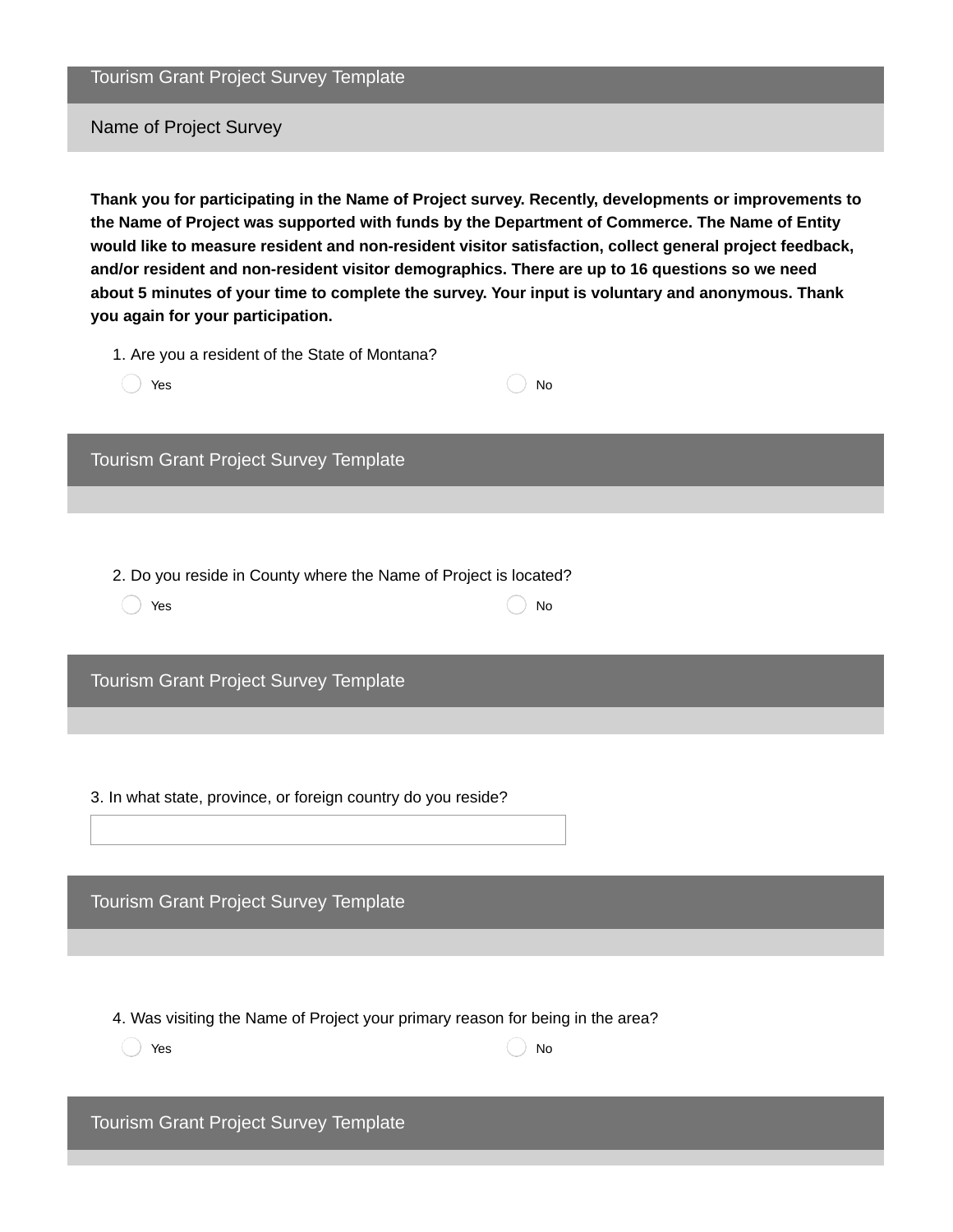|                                                            | 5. For what other reasons are you visiting the area? [check all that apply]                        |                                  |
|------------------------------------------------------------|----------------------------------------------------------------------------------------------------|----------------------------------|
| vacation / recreation / pleasure                           | just passing through                                                                               | business / convention / meeting  |
| visiting relatives / friends                               | shopping / other activities in area                                                                | school or league tournament      |
|                                                            |                                                                                                    |                                  |
| Tourism Grant Project Survey Template                      |                                                                                                    |                                  |
|                                                            |                                                                                                    |                                  |
|                                                            |                                                                                                    |                                  |
| 6. Overall, how many nights have you spent away from home? |                                                                                                    |                                  |
| 0                                                          | $3 - 4$                                                                                            | $8 - 12$                         |
| $1 - 2$                                                    | $5 - 7$                                                                                            | $13+$                            |
|                                                            |                                                                                                    |                                  |
| Tourism Grant Project Survey Template                      |                                                                                                    |                                  |
|                                                            |                                                                                                    |                                  |
|                                                            |                                                                                                    |                                  |
|                                                            |                                                                                                    |                                  |
| 7. How many nights away from home were spent in Montana?   |                                                                                                    |                                  |
| 0                                                          | $3 - 4$                                                                                            | $8 - 12$                         |
| $1 - 2$                                                    | $5 - 7$                                                                                            | $13+$                            |
|                                                            |                                                                                                    |                                  |
| Tourism Grant Project Survey Template                      |                                                                                                    |                                  |
|                                                            |                                                                                                    |                                  |
|                                                            |                                                                                                    |                                  |
|                                                            | 8. In what type of accommodation(s) did you stay of your nights in Montana? [check all that apply] |                                  |
| Hotel or Motel                                             | Home of Relative / Friend                                                                          | Vehicle or Camper in Parking Lot |
| VRBO / Airbnb                                              | Second Home / Cabin / Condo                                                                        | Federal Park Campground          |
| State Park Campground                                      | Resort / Condominium Unit                                                                          | Off-Grid / Backcountry Camping   |
|                                                            |                                                                                                    |                                  |
| Private Campground / KOA                                   | Guest / Dude Ranch                                                                                 | Bed & Breakfast                  |
|                                                            |                                                                                                    |                                  |

Tourism Grant Project Survey Template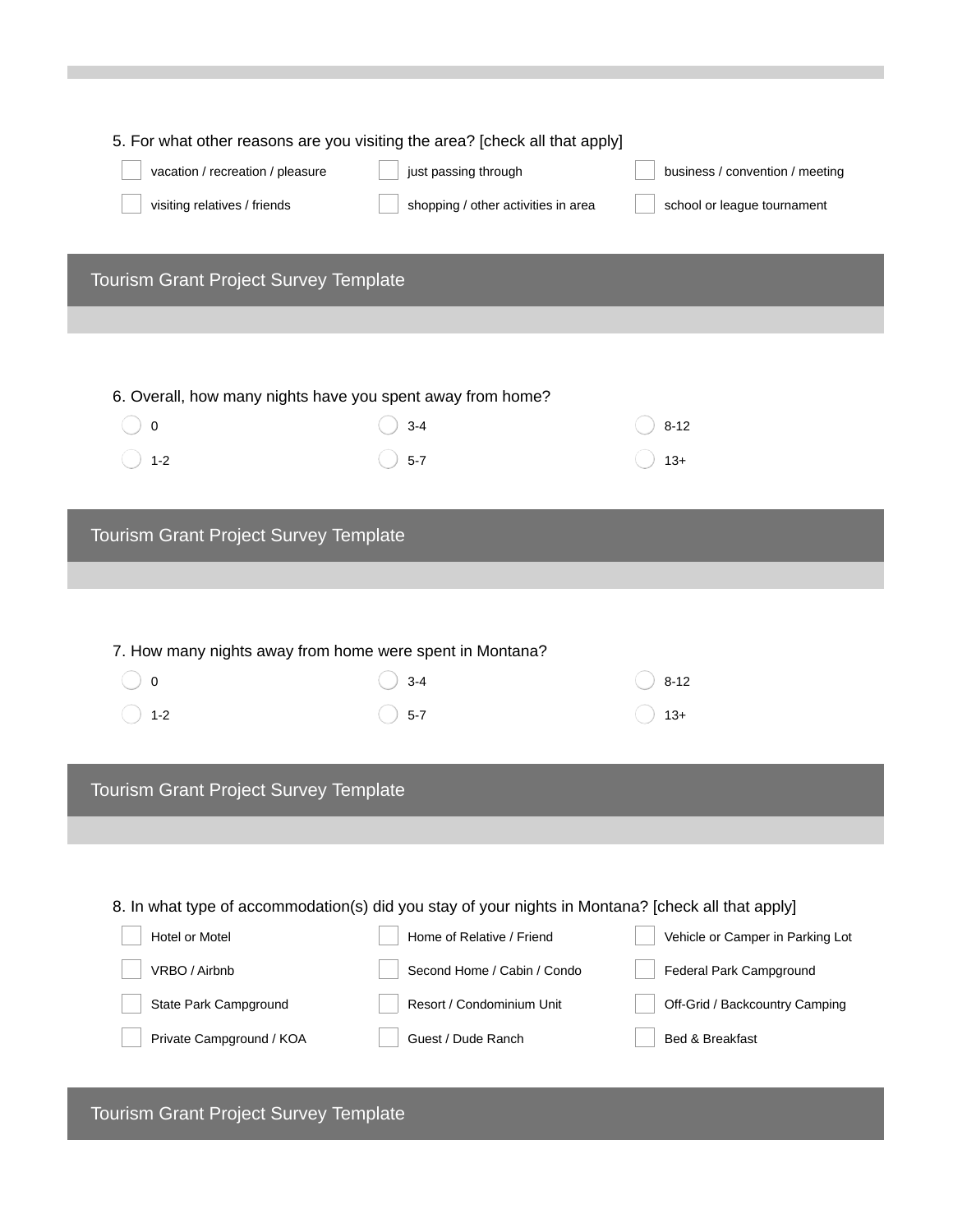9. Please provide a best estimate of the **total** amount of money you [and family/travel group, if applicable] spent in the community in lodging:

| . . <i>.</i><br>250 | $\Gamma \cap C$ |
|---------------------|-----------------|
|                     |                 |

10. Please provide a best estimate of the **total** amount of money you [and family/travel group, if applicable] spent in the community in food:

| 250 | 500. |
|-----|------|
|     |      |

11. Please provide a best estimate of the **total** amount of money you [and family/travel group, if applicable] spent in transportation and/or fuel in, or to get to, the community:

| $- -$<br>∠ວເ |  |
|--------------|--|
|              |  |

12. Please provide a best estimate of the **total** amount of money you [and family/travel group, if applicable] spent in retail and/or entertainment in the community:

| $\sim$ $\sim$ $\sim$<br>∠5เ | $500+$ |
|-----------------------------|--------|
|                             |        |
|                             |        |

| Tourism Grant Project Survey Template                                  |  |
|------------------------------------------------------------------------|--|
|                                                                        |  |
|                                                                        |  |
|                                                                        |  |
| 13. How did you hear about the Name of Project? [check all that apply] |  |
|                                                                        |  |

| word of mouth | magazine            | flyer or billboard    |
|---------------|---------------------|-----------------------|
| newspaper     | direct mail         | entity website        |
| radio         | e-mails from entity | social media          |
| television    | group or club       | previously visited    |
| posters       | retail outlet       | drive by / interested |